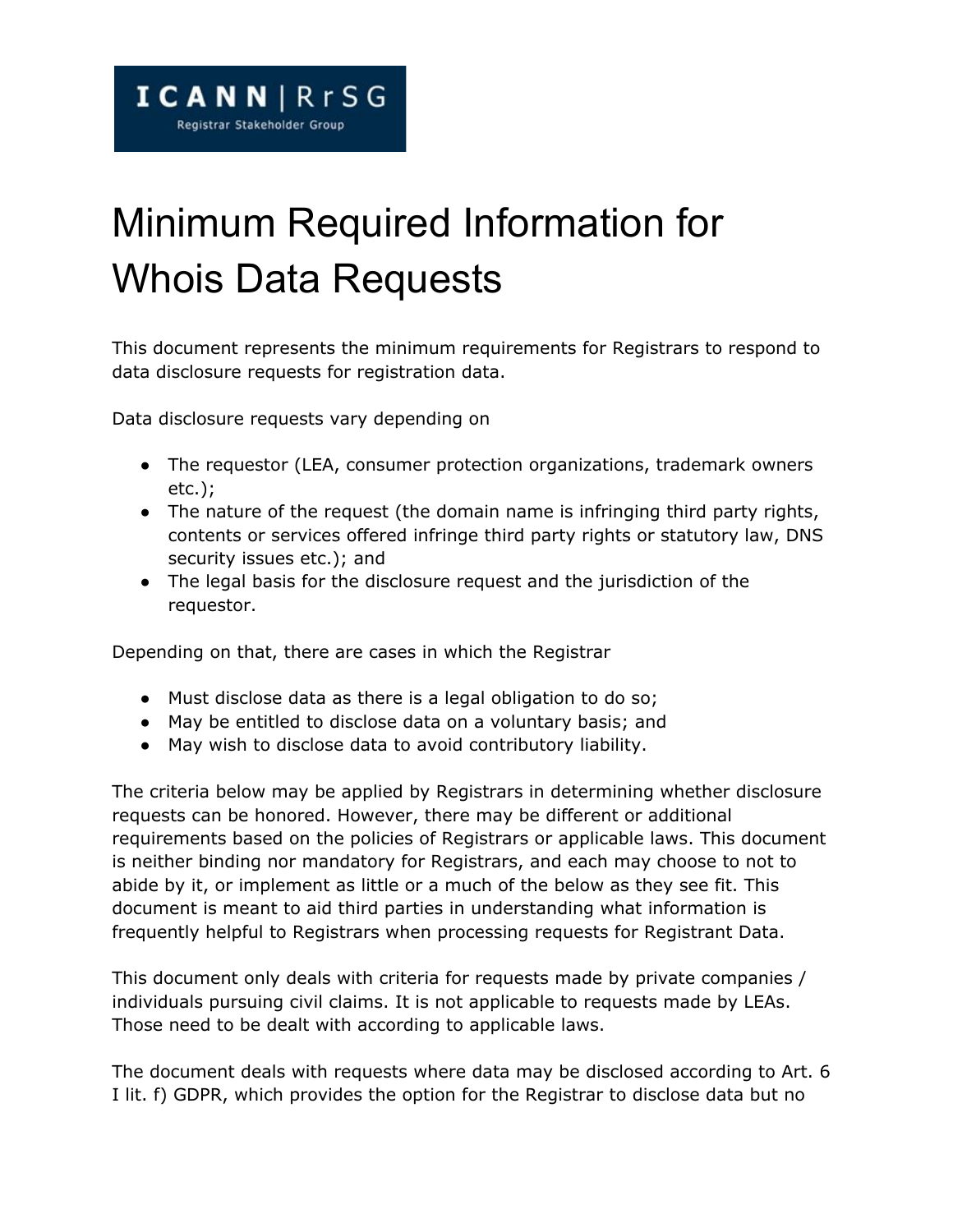statutory requirement or any associated claim by the requestor for the Registrar to disclose.

Also, these criteria shall not anticipate the outcome of the policy discussion taking place in the ICANN community.

## **Required Data:**

- 1. Full Name, Affiliation and Contact Details of the requestor
- 2. The domain name in question
- 3. A statement (Power of Attorney), from the party you represent, that you represent them and their interests with regard to this request. If you are that party, a statement indicating that the email address used is authoritative with respect to this request. If you are a private person acting on your own behalf, a statement of that.
- 4. A statement that requested data are related to a good-faith belief that you have legally legitimate need for the data, and that it is specifically required to pursue further action.
- 5. Case Summary:
	- a. A brief description of the specific issue the request is attempting to resolve. The description shall provide information that make the infringement of rights by the registrant obvious, i.e. no further investigation or evaluation by the Registrar is necessary to determine the infringement if the facts presumed to be correct,
	- b. A reference to the statute or law upon which the claim is being made and information on applicability of this law and statute as well as information on the competent court in the matter
	- c. Any relevant documentation for the request

For example, a trademark issue would include a description of how the specific mark is being infringed, a reference to the law under which the infringement is occurring, and documentation that the specific trademark is owned or represented by the requestor